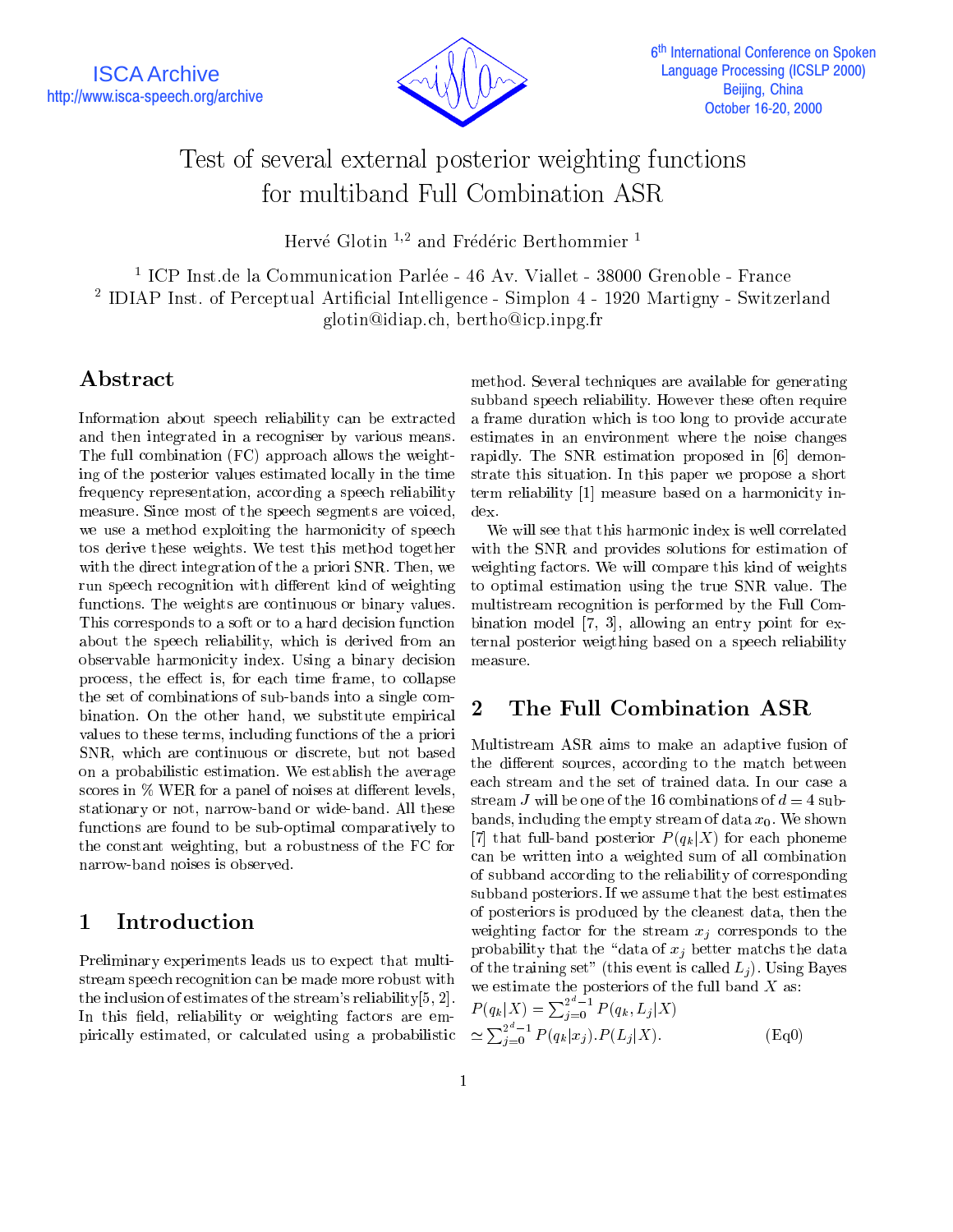In our approach each basic event is relative to the local time frequency cell subband :  $P(SNR_i > T_i)$  where  $SNR_i$  is its SNR. This local probability is given by a detector which is more or less sensitive (good detection) and specific (noisy cells detected as noisy). Therefore a<br>continuous weighting fector is more appropriate than a continuous weighting factor is more appropriate than a binary one as this will be confirmed by this study.

It has been shown that  $(1)$  FC is more efficient than other common subband models [7], and (2), avoiding the need to train  $2^d - 1$  experts because good estimates of subband combinations can be obtained from a product of the <sup>d</sup> subband experts. We will only use this approximation approach AFC. Let  $|J|$  be the number of subbands in the stream J. If we assume that the subband  $\zeta_{\rm max}$ data vectors  $x_i$  are independant given class  $q_k$  we then have :

 $P(x_j|q_k) \simeq \prod_{i \in J} P(x_i|q_k)$ , then<sup>2</sup>:

$$
P(q_k|x_j) \frac{p(x_j)}{p(q_k)} \simeq \prod_{i \in J} P(q_k|x_i) \frac{p(x_i)}{p(q_k)}
$$
(1)

$$
P(q_k|x_j) \simeq \frac{\prod_{i \in J} P(q_k|x_i)}{p^{|J|-1}(q_k)} \quad \Theta \tag{2}
$$

#### Link with partial recognition

The estimation technique for weighting factors which is introduced by the AFC model can be empirical or, preferably, derived from a probabilistic approach as shown in next section. Then let  $C_i$  be : "Time frequency cell feature vector in subband  $i$  matches the clean speech vector  $\cdot$  . Assuming that all  $\mathcal{C}_i$  are independent (which is almost always the case for non-adjacent subbands  $[8]$ , then weight for a stream J will be estimated as :

 $P(L_j|X) = \prod_{i \in J} P(C_i|x_i)$ .  $\prod_{i \notin J} (1 - P(C_i|x_i)).$ 

Partial recognition is run if the probability  $P(C_i | x_i)$  is binary. In that case, the cells where speech is occluded by noise are ignored and FC is similar to a partial recognition process[4]. In [2] we performed a marginal partial recognition which remains feasible thanks to spectral redundancy of formants. However this model is limited by its noise detection performance. Probabilistic model carries more information than a binary mask indeed the local noise detector is not perfect and corresponding soft decision probabilities can be assigned to the terms

 $P(L|X)$  of AFC. We will now compare AFC to partial recognition, under various conditions (we use prefix B for binary functions, S for Soft).

## 3 A Probabilistic estimation of short time speech reliability from harmonicity

We develop here technique for estimating the probability that a cell is corrupted by noise. Most speech is composed of voiced segments. Therefore, the autocorrelogram of the demodulated signal can be used as a basis for differentiating between harmonic signal and noise. An interesting property is that this differentiation has been shown to be efficient with a time window in the same range than the average phoneme duration [2], and in a frequency domain divided in four subbands.

 $\sqrt{1}$  and  $\frac{1}{2}$  correlation of a noisy cell is less modulated than a (2) clean one. We use that fact to estimate the reliability of a cell for which time and frequency definitions are compatible with the recognition process (125 ms of duration). Before the autocorrelation, we compute the demodulated signal after Half Wave Rectification followed by Band-Pass Filtering in the pitch domain ([90, 350] Hz). We calculate for each cell the ratio  $R_i = R1/R0$ , where R1 is the local maximum in time delay segment corresponding to the fundamental frequency and  $R0$  the cell energy. This measure is comparable to the HNR index [9]. We construct the histogram of  $R_i$  relatively to its local SNR. Initial data population comprised 60 sentences of the training set with added gaussian white noise at  $(SNR = [-21 - 18...39]dB)$ . The distribution of  $R_i$  relative to local SNR, Fig 1, show the strong correlation between SNR and  $R_i$  which has been demonstrated in [1]. We extract from these distributions the Probability Density Function at a given cell  $P(SNR_i = T_i | R_i, x_i)$ where  $SNR_i$  is the local SNR of the cell.

Based on the histograms we construct the Cumulative Density (Fig.2) of each subband for a given SNR threshold  $T_i$ :  $P(C_i | x_i) = P(SNR_i > T_i | R_i, x_i)$  For various subbands we get functions (called Spro) with similar graphs that are shifted on the  $R_i$  axis depending on the subband definition. We set Ti at 0dB according to experimental results [3]. The left part of the Mi function is built upon very few samples, so the function is not well defined, but this is not a major issue because only a few test samples are concerned.

Partial recognition (Bpro) is easily derived : if  $P = \sqrt{P}$  is the  $P = \sqrt{P}$  then  $P = \sqrt{P}$  is the  $P = 1$  else  $P = 1$  . Actually the  $P = 1$ 

<sup>1</sup>weaker assumption than a complete independence

<sup>2-</sup> is canceled by normalisation.

<sup>&</sup>lt;sup>3</sup>For simpler notation we do not note the time variable. In this paper equations are written for a given time frame called cell.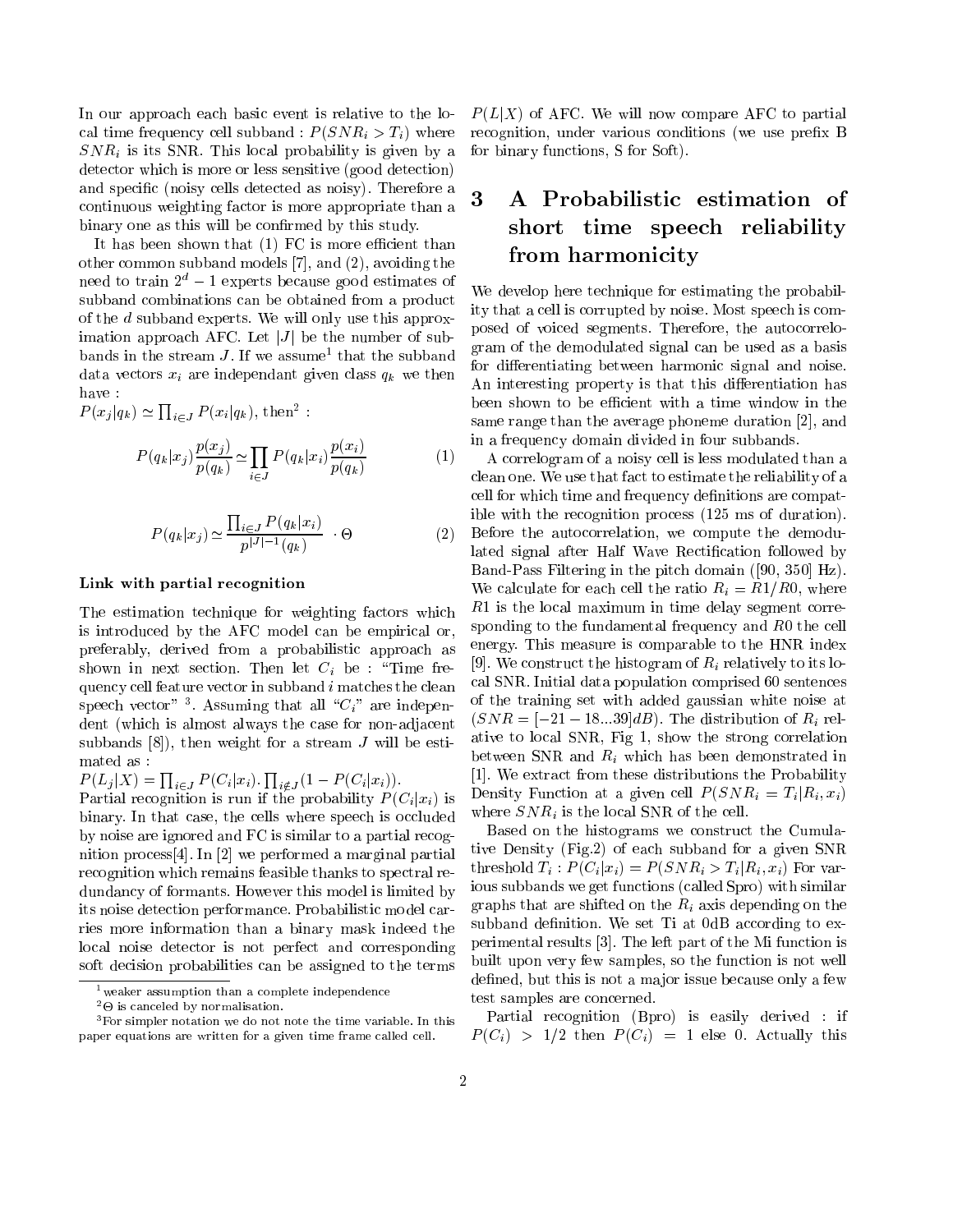

Figure 1: Histograms of the 2 first subband. Note the strong nonlinearly correlation between SNR and Ri



Figure 2: Reliability function in subband 3 for threshold  $T1 = -6,0,6,12$  dB (from top to bottom). Similar functions are found for other subbands.

threshold value depends on the detector  $R_i$  and can also be estimated from the ROC curve.

### 4 Empirical weighting factor

 $P(C_i)$  can be estimated by an empirical weighting factor as long as it is correlated with the reliability of the different input streams. At first the empirical weighting factor is the value of  $R_i$  after rectification. We measured that its square root performs better (Method SqRS). The BsqR method is derived by thresholding SsqRS, we choose the threshold 0:5.

In order to refer to optimal values, we use the SNR calculated from clean and noisy samples on each timefrequency cellof 125 ms. The SNR weight is a priori chosen as  $sqXNR = sqrt(1/(1 + 1/(10^{SNR/10})))$ . The same decision threshold as the previous method is applied (BsqXNR) corresponding roughly to  $SNR = 0dB$ .<br>We also studied another empirical weight (Srel) derived from a detector of speech pause [6]. In a similar way we estimate the relative SNR index  $P(C_i)=(SNR_i-\mathcal{O}(N_i))$  $SNR_{iMIN} / (SNR_{iMAX} - SNR_{iMIN})$  where  $SNR_{iMIN}$ and  $SNR_{iMAX}$  are the extreme values determined from statistics on our noisy subset.  $SNR_{iMIN} = -64$  dB for all subbands i, but  $SNR_{iMAX}$  equals [63, 54, 52, 43] dB for each respective subband.

The different methods are listed below with their characteristics. For all the binary functions  $Td = 0.5$ . full $band = no weight. Soft functions : blind = proba, given$ (equalised) /  $SsqXNR = empirical$ , given /  $Srel = empir$ ical, given /  $\text{SsqR} = \text{empirical}, \text{estimate}$  /  $\text{Spro} = \text{proba},$ estimate. Binary function :  $BsqXNR = empirical$ , given /  $BsqR =$  empirical, estimate / Bpro = proba, estimate.

## 5 Recognition evaluation

We use a hybrid ANN/HMM system and Numbers95, a multispeaker free format numbers telephone speech database. Our model is trained on 9 consecutive data frames. The posterior probabilities estimated by the ANN (about 1500 hidden units), divided by their priors, are passed as scaled likelihoods to a HMM for decoding using a 1 to 3 repeated-state model. No language model is used. For AFC only five ANN are trained: 1 for full band and 1 for each subband. We choose 1 subband for approximately each formant, and we carefully defined the subband with the minimal frequency overlap using the PLP filter bank. Frequency ranges are in Hz 115-629; 565-1370; 1262-2292; 2122-3769; 115-3769. The respective extracted coefficients are  $5, 5, 3, 3, 11$ .

We tested two narrow band noises 300 Hz wide and centered in different subband. We also use a nonstationary noise composed of periodic sequences [1,2,3,4,4,3,2,1] of respective noisy subband number[2]. We used natural Factory noise from Noisex and a Daimler car noise.Tests were constructed by averaging scores obtained with 200 utterances repeated at 6 different SNRs from -12 to 18 dB, by step of 6db, silence included. All the features are processed by Jrasta (which is referenced in [5]).

#### 6 Discussion and conclusion

We tested various approaches to weight the posterior values estimated locally in the time frequency represen-